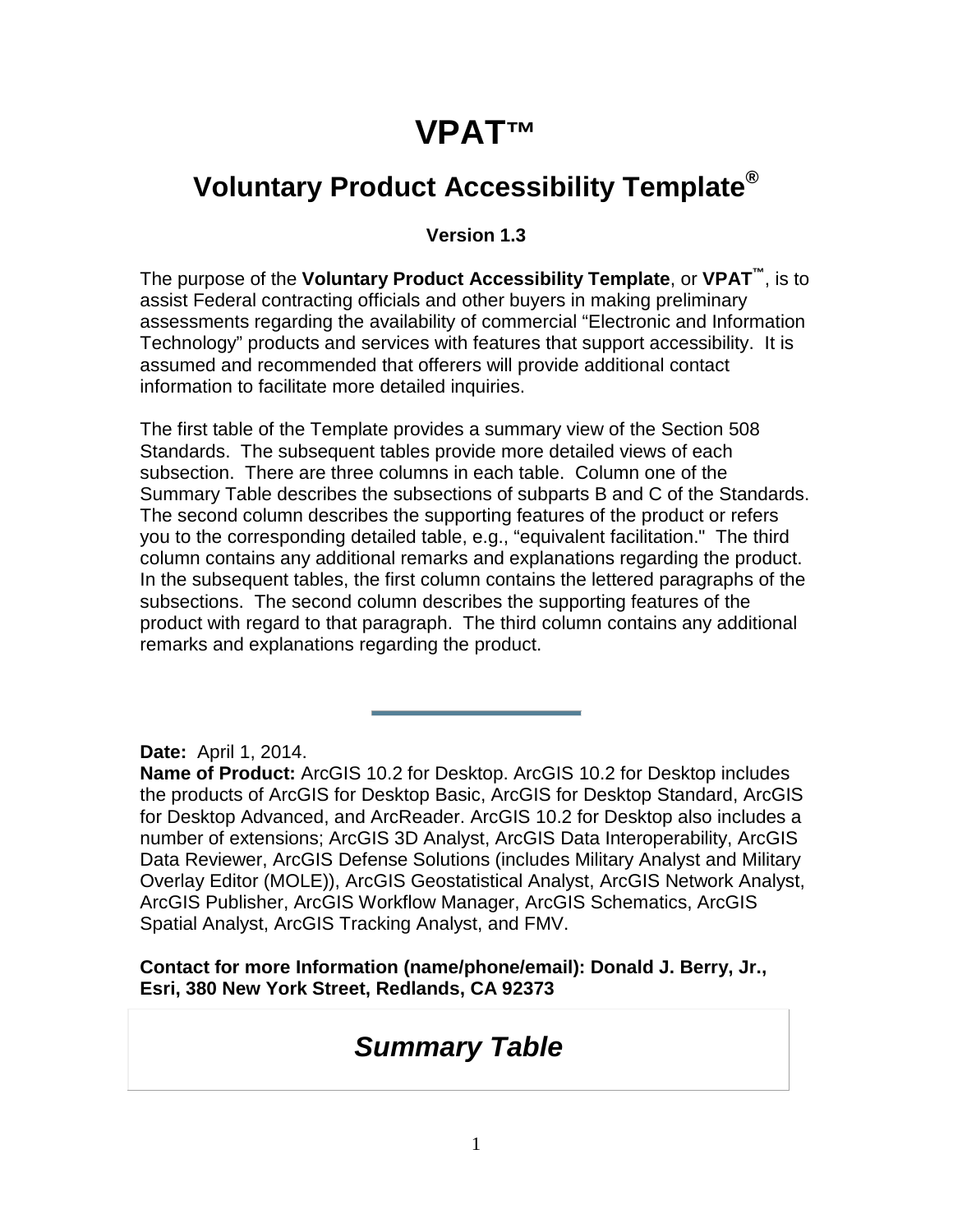### **VPAT™**

| <b>Criteria</b>                                                                  | <b>Supporting</b><br><b>Features</b>                                                      | <b>Remarks and</b><br>explanations                                                                                                                                                                                                                                                                                                                     |
|----------------------------------------------------------------------------------|-------------------------------------------------------------------------------------------|--------------------------------------------------------------------------------------------------------------------------------------------------------------------------------------------------------------------------------------------------------------------------------------------------------------------------------------------------------|
| Section 1194.21 Software<br><b>Applications and Operating Systems exceptions</b> | Supports with                                                                             | <b>ArcGIS for Desktop</b><br>contains tools that<br>support Section 508<br>compliant applications,<br>and nothing in the<br>programs would prevent<br>applications used with<br>them from being Section<br>508 compliant, except for<br>limitations noted in the<br>remarks and<br>explanations in Sections<br>1194.21, 1194.31, and<br>1194.41 below. |
| Section 1194.22 Web-based<br>Internet Information and<br><b>Applications</b>     | N/A                                                                                       |                                                                                                                                                                                                                                                                                                                                                        |
| Section 1194.23<br><b>Telecommunications Products</b>                            | N/A                                                                                       |                                                                                                                                                                                                                                                                                                                                                        |
| Section 1194.24 Video and Multi-<br>media Products                               | N/A                                                                                       |                                                                                                                                                                                                                                                                                                                                                        |
| Section 1194.25 Self-Contained,<br><b>Closed Products</b>                        | N/A                                                                                       |                                                                                                                                                                                                                                                                                                                                                        |
| Section 1194.26 Desktop and<br><b>Portable Computers</b>                         | N/A                                                                                       |                                                                                                                                                                                                                                                                                                                                                        |
| Section 1194.31 Functional<br><b>Performance Criteria</b>                        | <b>Supports</b><br>when<br>combined with<br>compatible<br>Assistive<br>Technology<br>(AT) | See detailed response in<br>sections 1194.21,<br>1194.31, and 1194.41<br>below.                                                                                                                                                                                                                                                                        |
| Section 1194.41 Information,<br><b>Documentation and Support</b>                 | Supports with<br>exceptions                                                               | See detailed response in<br>sections 1194.21,<br>1194.31, and 1194.41<br>below.                                                                                                                                                                                                                                                                        |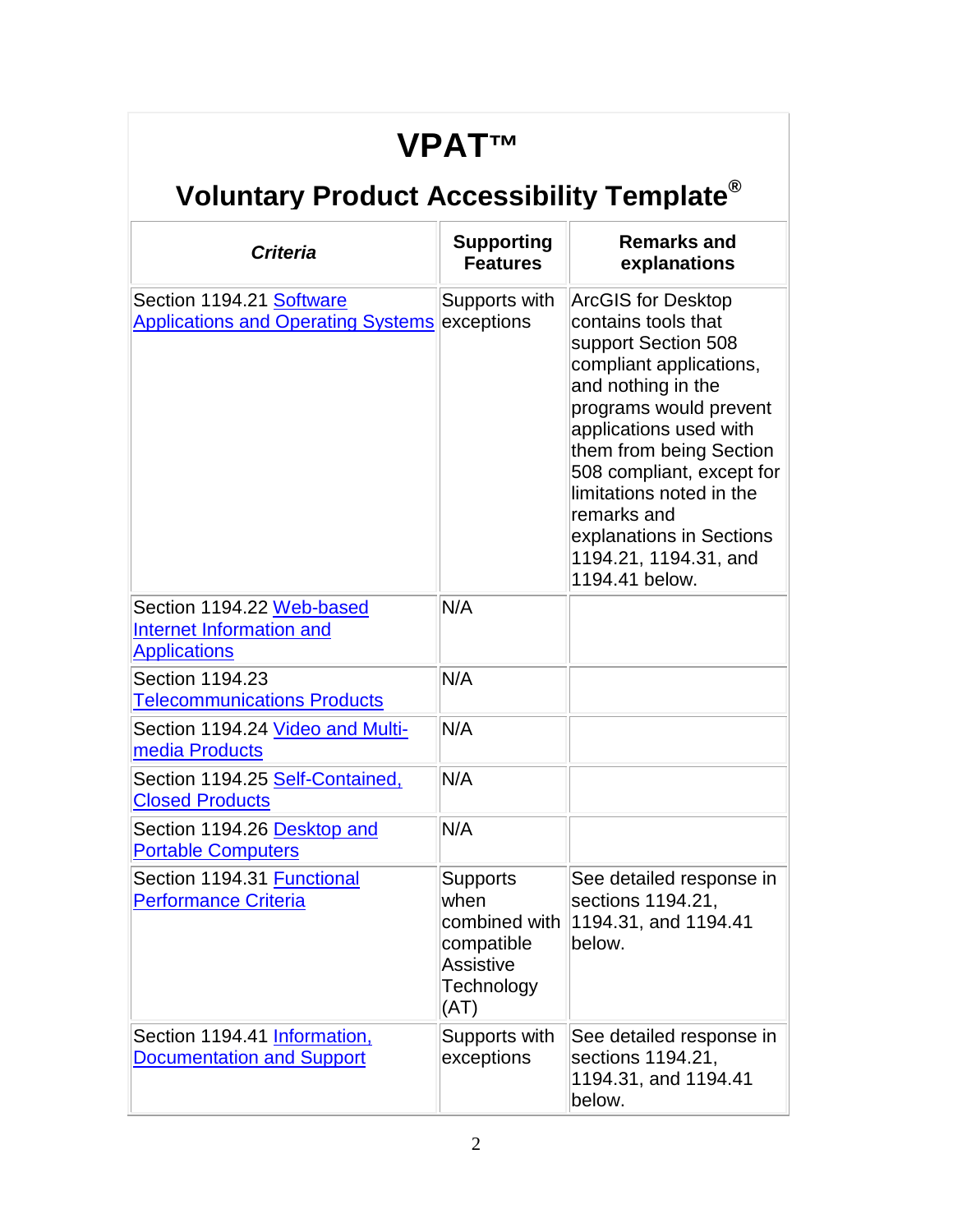#### *Section 1194.21 Software Applications and Operating Systems – Detail*

### **VPAT™**

| <b>Criteria</b>                                                                                                                                                                                                                                                                                                                                                                | <b>Supporting</b><br><b>Features</b> | <b>Remarks and</b><br>explanations                                                                                                                                                                                                                                                                                                                                                                                                                                                                                                                               |
|--------------------------------------------------------------------------------------------------------------------------------------------------------------------------------------------------------------------------------------------------------------------------------------------------------------------------------------------------------------------------------|--------------------------------------|------------------------------------------------------------------------------------------------------------------------------------------------------------------------------------------------------------------------------------------------------------------------------------------------------------------------------------------------------------------------------------------------------------------------------------------------------------------------------------------------------------------------------------------------------------------|
| (a) When software is designed to<br>run on a system that has a<br>keyboard, product functions shall be<br>executable from a keyboard where<br>the function itself or the result of<br>performing a function can be<br>discerned textually.                                                                                                                                     | Supports with<br>exceptions          | Not all dialogs provide<br>access through keyboard<br>equivalent. Some<br>geoprocessing dialogs do<br>not let the user "tab"<br>through the options on<br>the dialogs from the<br>keyboard. The mouse<br>must be used.<br>Note: Keyboard<br>alternatives are required<br>only when the function or<br>the result of performing a<br>function can be<br>represented with words.<br>Many GIS functions<br>(such as drawing lines on<br>the screen) cannot be<br>represented with words<br>and, therefore, no<br>keyboard equivalent<br>exists for these functions. |
| (b) Applications shall not disrupt or<br>disable activated features of other<br>products that are identified as<br>accessibility features, where those<br>features are developed and<br>documented according to industry<br>standards. Applications also shall<br>not disrupt or disable activated<br>features of any operating system<br>that are identified as accessibility | <b>Supports</b>                      |                                                                                                                                                                                                                                                                                                                                                                                                                                                                                                                                                                  |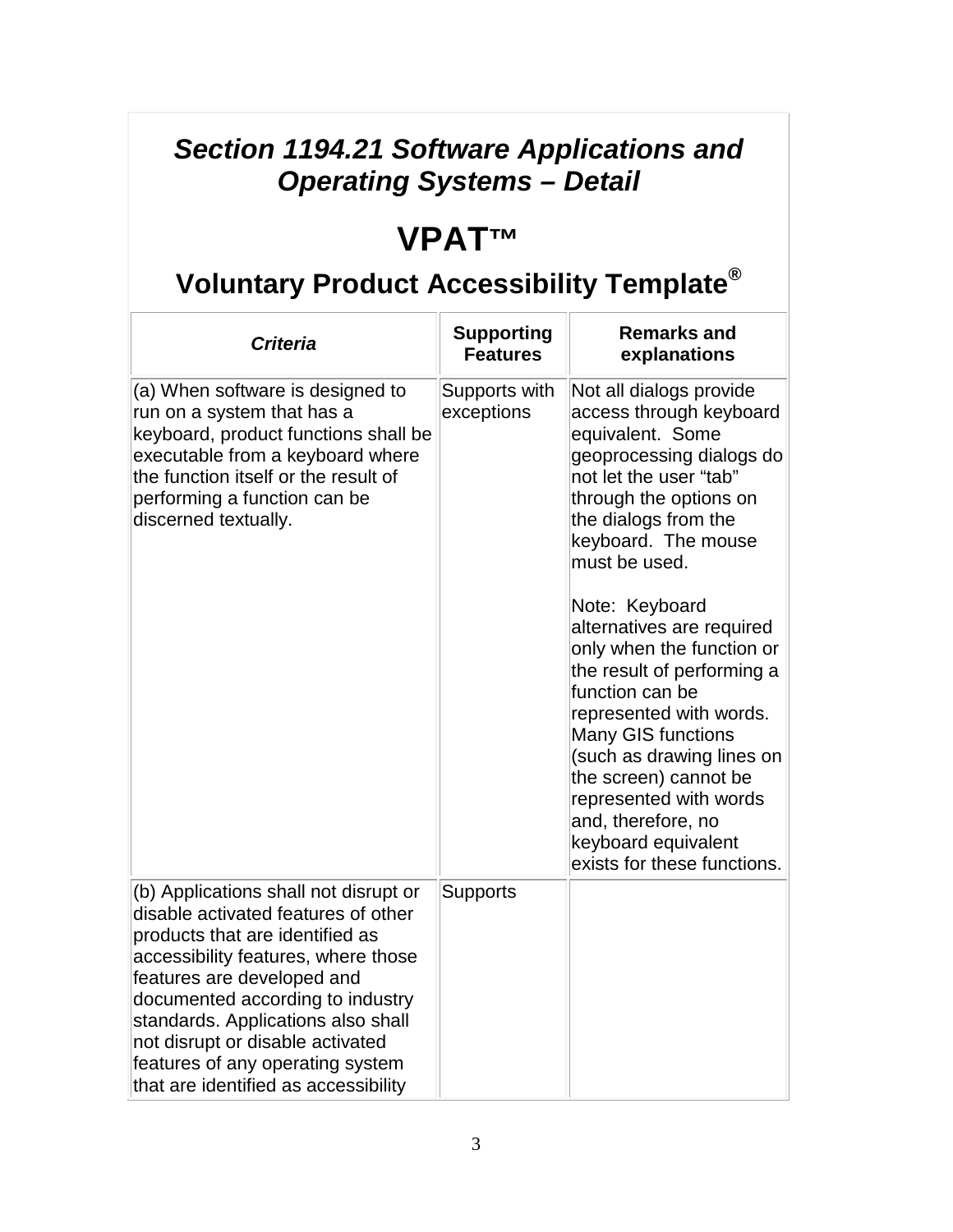| features where the application<br>programming interface for those<br>accessibility features has been<br>documented by the manufacturer of<br>the operating system and is<br>available to the product developer.                                                                                            |                                                                                    |                                                                                                                                                                                                                                                                                                                                  |
|------------------------------------------------------------------------------------------------------------------------------------------------------------------------------------------------------------------------------------------------------------------------------------------------------------|------------------------------------------------------------------------------------|----------------------------------------------------------------------------------------------------------------------------------------------------------------------------------------------------------------------------------------------------------------------------------------------------------------------------------|
| (c) A well-defined on-screen<br>indication of the current focus shall<br>be provided that moves among<br>interactive interface elements as the<br>input focus changes. The focus<br>shall be programmatically exposed<br>so that Assistive Technology can<br>track focus and focus changes.                | Supports<br>when<br>combined with<br>compatible<br>Assistive<br>Technology<br>(AT) |                                                                                                                                                                                                                                                                                                                                  |
| (d) Sufficient information about a<br>user interface element including the<br>identity, operation and state of the<br>element shall be available to<br>Assistive Technology. When an<br>image represents a program<br>element, the information conveyed<br>by the image must also be available<br>in text. | Supports with<br>exceptions                                                        | Information about user<br>interface objects.<br>Because of the dynamic<br>and customizable nature<br>of the items in the ArcGIS<br>for Desktop, applications<br>do not provide sufficient<br>information about the<br>user interface elements<br>to be reliably used with<br>some Assistive<br>Technologies (e.g.,<br>narrator). |
| (e) When bitmap images are used<br>to identify controls, status indicators,<br>or other programmatic elements, the<br>meaning assigned to those images<br>shall be consistent throughout an<br>application's performance.                                                                                  | <b>Supports</b>                                                                    |                                                                                                                                                                                                                                                                                                                                  |
| (f) Textual information shall be<br>provided through operating system<br>functions for displaying text. The<br>minimum information that shall be<br>made available is text content, text<br>input caret location, and text<br>attributes.                                                                  | <b>Supports</b>                                                                    |                                                                                                                                                                                                                                                                                                                                  |
| (g) Applications shall not override<br>user selected contrast and color<br>selections and other individual<br>display attributes.                                                                                                                                                                          | Supports with<br>exceptions                                                        | The Tables environment<br>of the ArcGIS for Desktop<br>Applications does not use<br>the system settings for                                                                                                                                                                                                                      |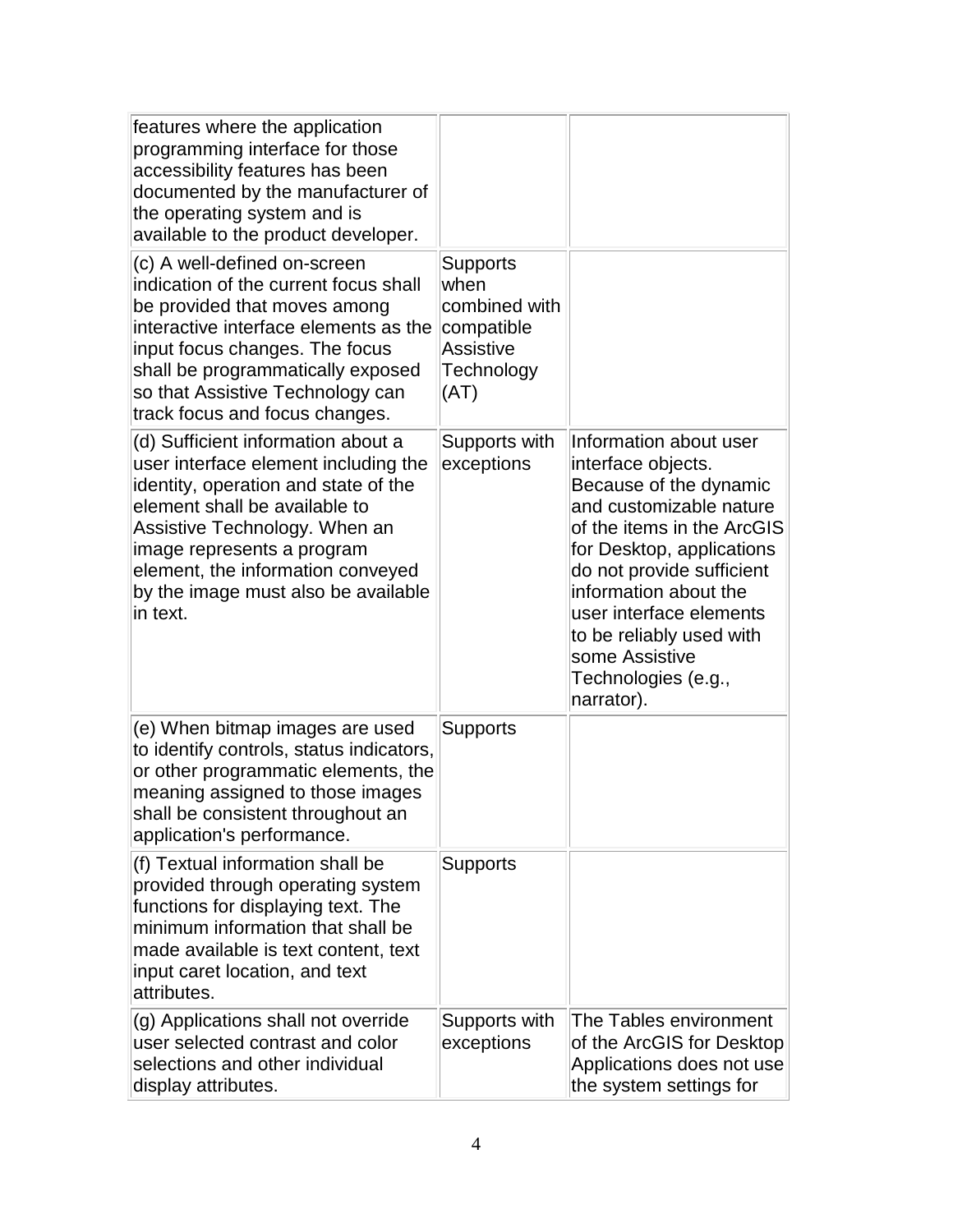|                                                                                                                                                                                                                                                                  |                 | font properties.<br>However, the font used in<br>the Tables environment<br>can be reset from within<br>the application itself.<br>The color of Map Tips<br>text cannot be changed<br>via global setting or<br>through application<br>setting and remains<br>black. |
|------------------------------------------------------------------------------------------------------------------------------------------------------------------------------------------------------------------------------------------------------------------|-----------------|--------------------------------------------------------------------------------------------------------------------------------------------------------------------------------------------------------------------------------------------------------------------|
| (h) When animation is displayed,<br>the information shall be displayable<br>in at least one non-animated<br>presentation mode at the option of<br>the user.                                                                                                      | <b>Supports</b> |                                                                                                                                                                                                                                                                    |
| (i) Color coding shall not be used as<br>the only means of conveying<br>information, indicating an action,<br>prompting a response, or<br>distinguishing a visual element.                                                                                       | Supports        |                                                                                                                                                                                                                                                                    |
| (j) When a product permits a user to<br>adjust color and contrast settings, a<br>variety of color selections capable of<br>producing a range of contrast levels<br>shall be provided.                                                                            | Supports        |                                                                                                                                                                                                                                                                    |
| (k) Software shall not use flashing<br>or blinking text, objects, or other<br>elements having a flash or blink<br>frequency greater than 2 Hz and<br>lower than 55 Hz.                                                                                           | Supports        |                                                                                                                                                                                                                                                                    |
| (I) When electronic forms are used,<br>the form shall allow people using<br>Assistive Technology to access the<br>information, field elements, and<br>functionality required for completion<br>and submission of the form,<br>including all directions and cues. | <b>Supports</b> |                                                                                                                                                                                                                                                                    |

### *Section 1194.22 Web-based Internet*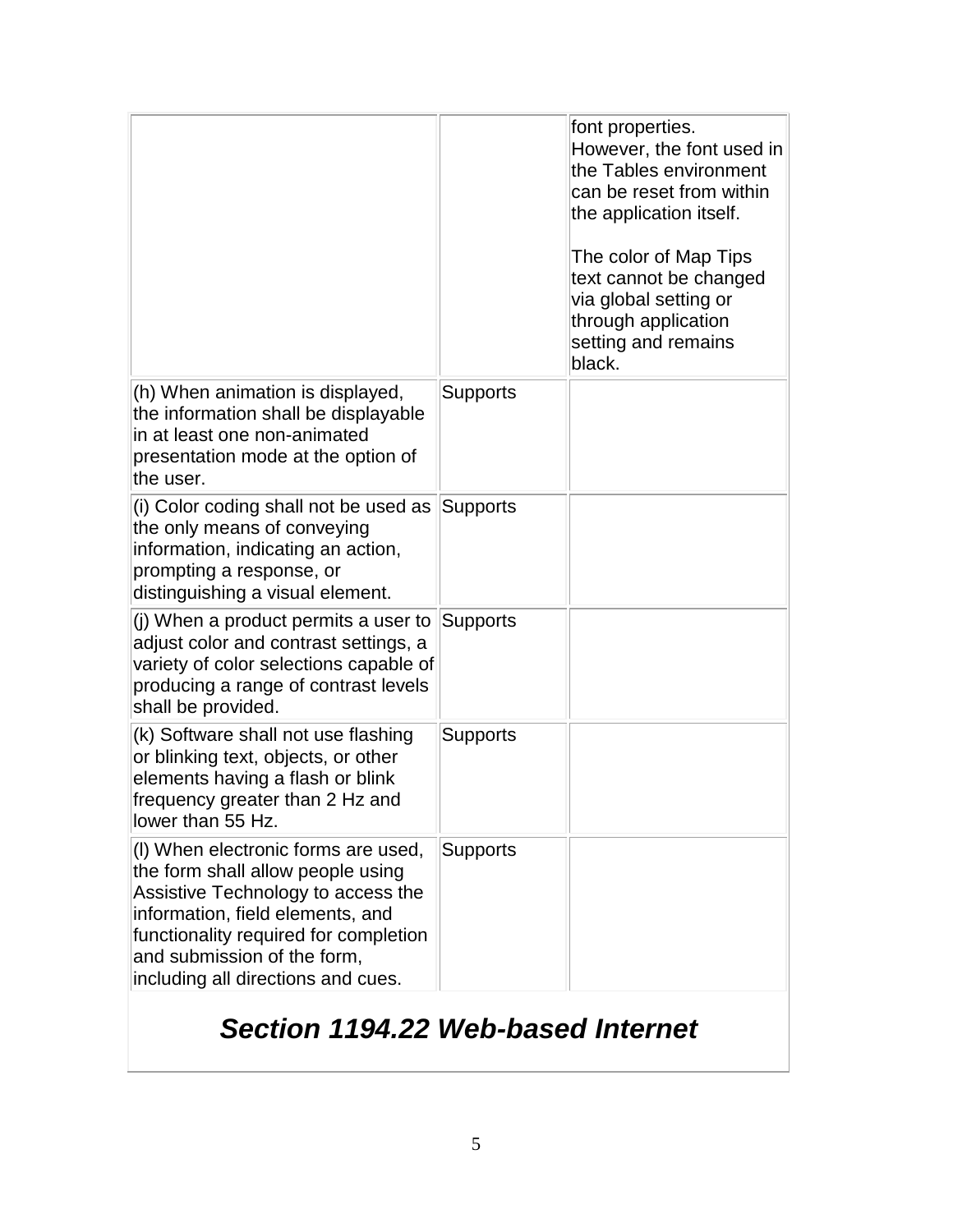#### *information and applications – Detail*

#### **VPAT™**

| <b>Criteria</b>                                                                                                                                                          | <b>Supporting</b><br><b>Features</b> | <b>Remarks and</b><br>explanations |
|--------------------------------------------------------------------------------------------------------------------------------------------------------------------------|--------------------------------------|------------------------------------|
| (a) A text equivalent for every non-<br>text element shall be provided (e.g.,<br>via "alt", "longdesc", or in element<br>content).                                       | N/A                                  |                                    |
| (b) Equivalent alternatives for any<br>multimedia presentation shall be<br>synchronized with the presentation.                                                           | N/A                                  |                                    |
| (c) Web pages shall be designed so<br>that all information conveyed with<br>color is also available without color,<br>for example from context or markup.                | N/A                                  |                                    |
| (d) Documents shall be organized<br>so they are readable without<br>requiring an associated style sheet.                                                                 | N/A                                  |                                    |
| (e) Redundant text links shall be<br>provided for each active region of a<br>server-side image map.                                                                      | N/A                                  |                                    |
| (f) Client-side image maps shall be<br>provided instead of server-side<br>image maps except where the<br>regions cannot be defined with an<br>available geometric shape. | N/A                                  |                                    |
| (g) Row and column headers shall<br>be identified for data tables.                                                                                                       | N/A                                  |                                    |
| (h) Markup shall be used to<br>associate data cells and header<br>cells for data tables that have two or<br>more logical levels of row or column<br>headers.             | N/A                                  |                                    |
| (i) Frames shall be titled with text<br>that facilitates frame identification<br>and navigation                                                                          | N/A                                  |                                    |
| (j) Pages shall be designed to avoid                                                                                                                                     | N/A                                  |                                    |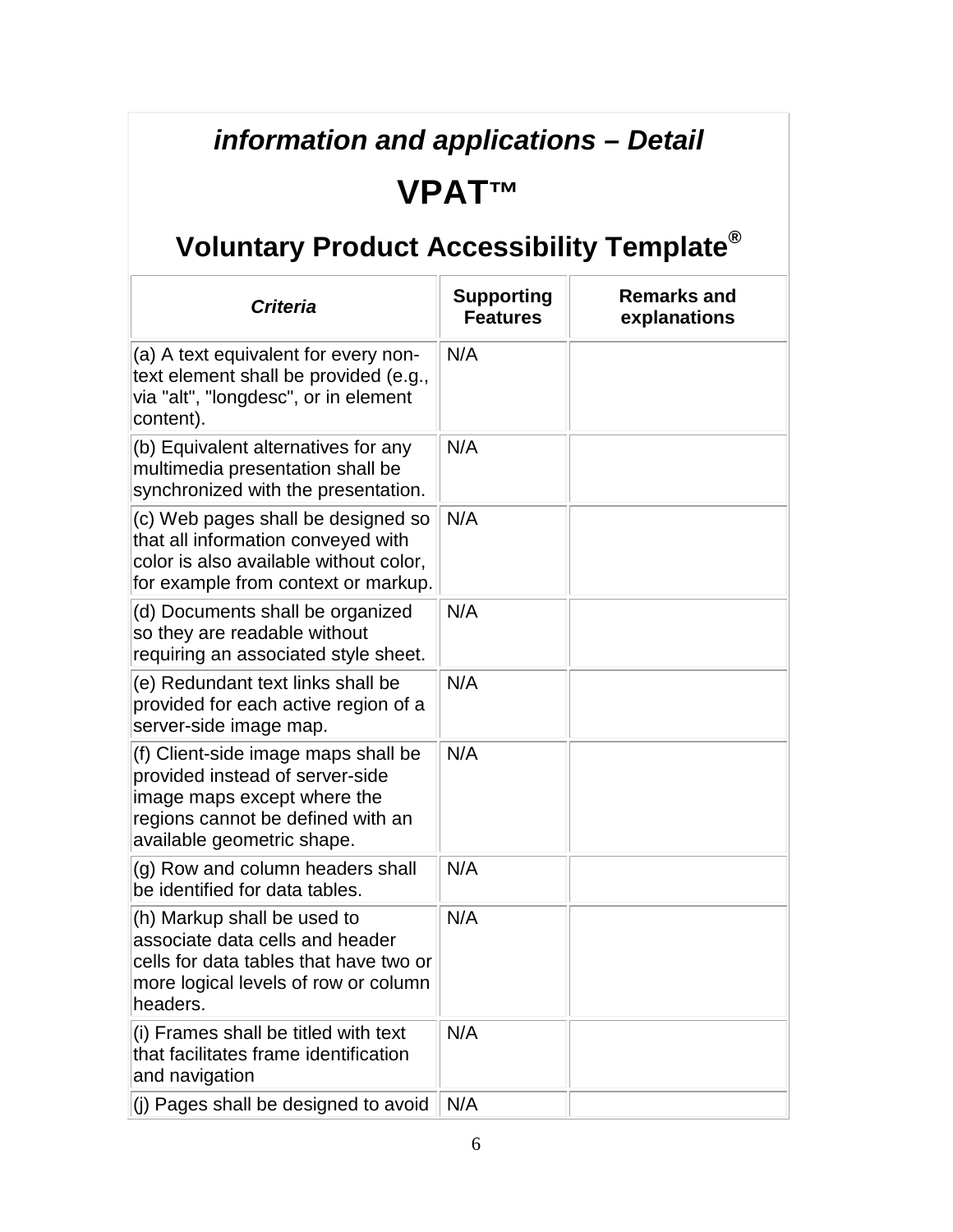| causing the screen to flicker with a<br>frequency greater than 2 Hz and<br>lower than 55 Hz.                                                                                                                                                                                                                             |     |  |
|--------------------------------------------------------------------------------------------------------------------------------------------------------------------------------------------------------------------------------------------------------------------------------------------------------------------------|-----|--|
| (k) A text-only page, with equivalent<br>information or functionality, shall be<br>provided to make a web site comply<br>with the provisions of this part, when<br>compliance cannot be accomplished<br>in any other way. The content of the<br>text-only page shall be updated<br>whenever the primary page<br>changes. | N/A |  |
| (I) When pages utilize scripting<br>languages to display content, or to<br>create interface elements, the<br>information provided by the script<br>shall be identified with functional<br>text that can be read by Assistive<br>Technology.                                                                              | N/A |  |
| (m) When a web page requires that<br>an applet, plug-in or other<br>application be present on the client<br>system to interpret page content,<br>the page must provide a link to a<br>plug-in or applet that complies with<br>§1194.21(a) through (I).                                                                   | N/A |  |
| (n) When electronic forms are<br>designed to be completed on-line,<br>the form shall allow people using<br>Assistive Technology to access the<br>information, field elements, and<br>functionality required for completion<br>and submission of the form,<br>including all directions and cues.                          | N/A |  |
| (o) A method shall be provided that<br>permits users to skip repetitive<br>navigation links.                                                                                                                                                                                                                             | N/A |  |
| (p) When a timed response is<br>required, the user shall be alerted<br>and given sufficient time to indicate<br>more time is required.                                                                                                                                                                                   | N/A |  |

Note to 1194.22: The Board interprets paragraphs (a) through (k) of this section as consistent with the following priority 1 Checkpoints of the Web Content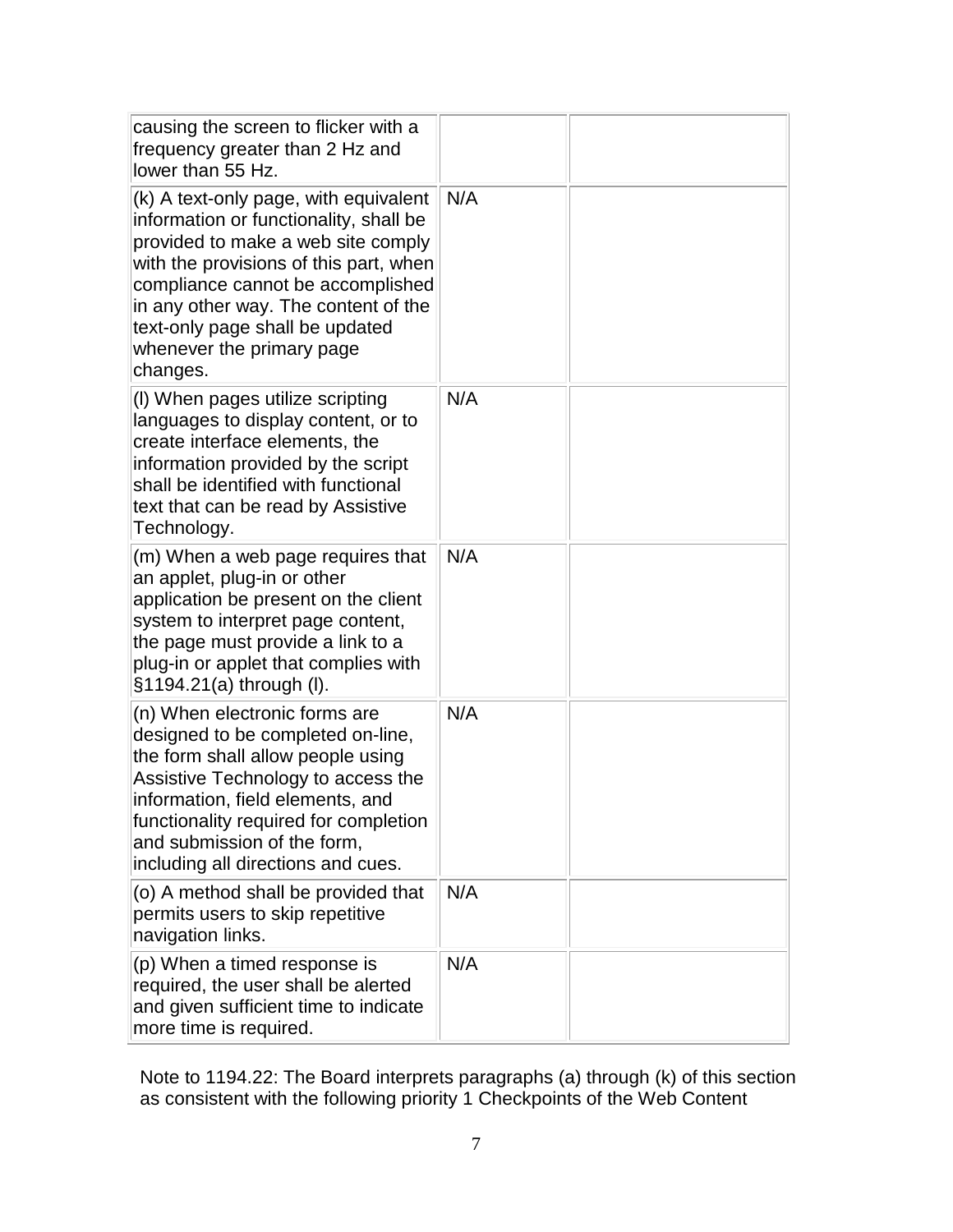Accessibility Guidelines 1.0 (WCAG 1.0) (May 5 1999) published by the Web Accessibility Initiative of the World Wide Web Consortium: Paragraph (a) - 1.1, (b) - 1.4, (c) - 2.1, (d) - 6.1, (e) - 1.2, (f) - 9.1, (g) - 5.1, (h) - 5.2, (i) - 12.1, (j) - 7.1,  $(k) - 11.4.$ 

| <b>Section 1194.23 Telecommunications Products</b><br>– Detail<br><b>VPATTM</b><br>Voluntary Product Accessibility Template <sup>®</sup>                                                                                                                                                                                                                        |                                      |                                    |
|-----------------------------------------------------------------------------------------------------------------------------------------------------------------------------------------------------------------------------------------------------------------------------------------------------------------------------------------------------------------|--------------------------------------|------------------------------------|
| <b>Criteria</b>                                                                                                                                                                                                                                                                                                                                                 | <b>Supporting</b><br><b>Features</b> | <b>Remarks and</b><br>explanations |
| (a) Telecommunications products or<br>systems which provide a function<br>allowing voice communication and<br>which do not themselves provide a<br>TTY functionality shall provide a<br>standard non-acoustic connection<br>point for TTYs. Microphones shall<br>be capable of being turned on and<br>off to allow the user to intermix<br>speech with TTY use. | N/A                                  |                                    |
| (b) Telecommunications products<br>which include voice communication<br>functionality shall support all<br>commonly used cross-manufacturer<br>non-proprietary standard TTY signal<br>protocols.                                                                                                                                                                | N/A                                  |                                    |
| (c) Voice mail, auto-attendant, and<br>interactive voice response<br>telecommunications systems shall<br>be usable by TTY users with their<br>TTYs.                                                                                                                                                                                                             | N/A                                  |                                    |
| (d) Voice mail, messaging, auto-<br>attendant, and interactive voice<br>response telecommunications<br>systems that require a response<br>from a user within a time interval,<br>shall give an alert when the time                                                                                                                                              | N/A                                  |                                    |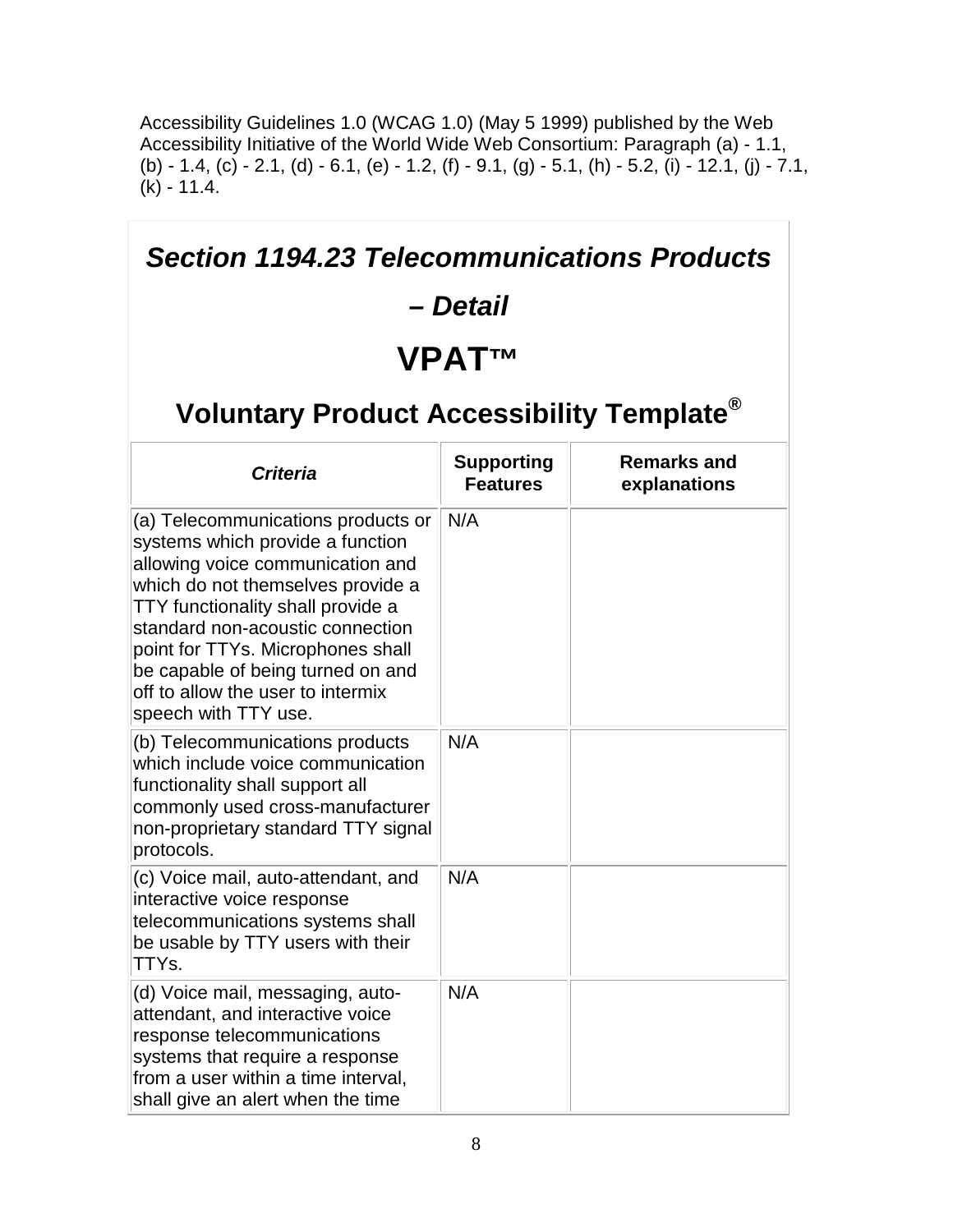| interval is about to run out, and shall<br>provide sufficient time for the user to<br>indicate more time is required.                                                                                                                                                          |     |  |
|--------------------------------------------------------------------------------------------------------------------------------------------------------------------------------------------------------------------------------------------------------------------------------|-----|--|
| (e) Where provided, caller<br>lidentification and similar<br>telecommunications functions shall<br>also be available for users of TTYs,<br>and for users who cannot see<br>displays.                                                                                           | N/A |  |
| (f) For transmitted voice signals,<br>telecommunications products shall<br>provide a gain adjustable up to a<br>minimum of 20 dB. For incremental<br>volume control, at least one<br>intermediate step of 12 dB of gain<br>shall be provided.                                  | N/A |  |
| (g) If the telecommunications<br>product allows a user to adjust the<br>receive volume, a function shall be<br>provided to automatically reset the<br>volume to the default level after<br>every use.                                                                          | N/A |  |
| (h) Where a telecommunications<br>product delivers output by an audio<br>transducer which is normally held up<br>to the ear, a means for effective<br>magnetic wireless coupling to<br>hearing technologies shall be<br>provided.                                              | N/A |  |
| (i) Interference to hearing<br>technologies (including hearing aids,<br>cochlear implants, and assistive<br>listening devices) shall be reduced<br>to the lowest possible level that<br>allows a user of hearing<br>technologies to utilize the<br>telecommunications product. | N/A |  |
| (j) Products that transmit or conduct<br>information or communication, shall<br>pass through cross-manufacturer,<br>non-proprietary, industry-standard<br>codes, translation protocols, formats<br>or other information necessary to<br>provide the information or             | N/A |  |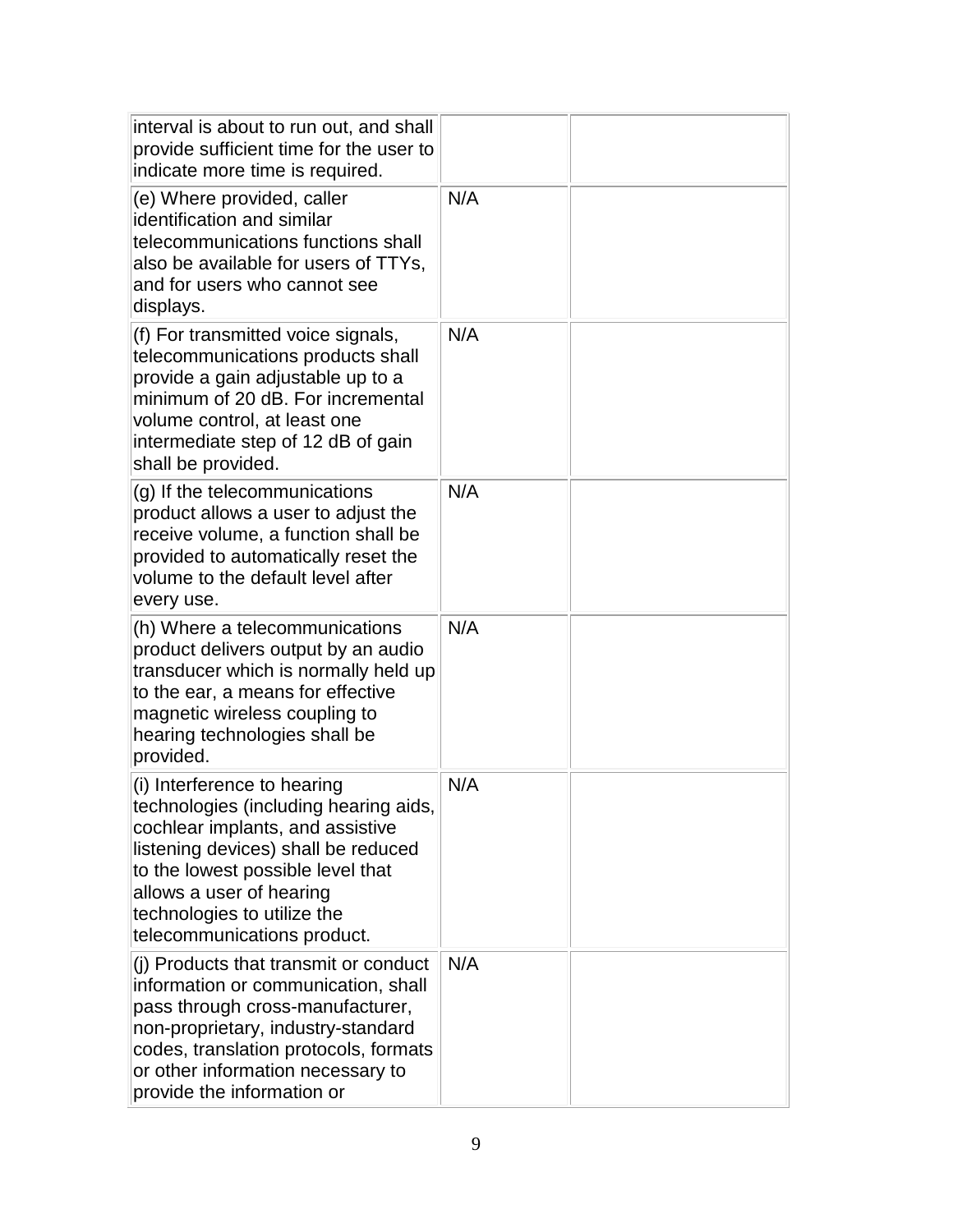| communication in a usable format.<br>Technologies which use encoding,<br>signal compression, format<br>transformation, or similar techniques<br>shall not remove information needed<br>for access or shall restore it upon<br>delivery.                                                                                               |     |  |
|---------------------------------------------------------------------------------------------------------------------------------------------------------------------------------------------------------------------------------------------------------------------------------------------------------------------------------------|-----|--|
| (k)(1) Products which have<br>mechanically operated controls or<br>keys shall comply with the following:<br>Controls and Keys shall be tactilely<br>discernible without activating the<br>controls or keys.                                                                                                                           | N/A |  |
| (k)(2) Products which have<br>mechanically operated controls or<br>keys shall comply with the following:<br>Controls and Keys shall be operable<br>with one hand and shall not require<br>tight grasping, pinching, twisting of<br>the wrist. The force required to<br>activate controls and keys shall be 5<br>lbs. (22.2N) maximum. | N/A |  |
| (k)(3) Products which have<br>mechanically operated controls or<br>keys shall comply with the following:<br>If key repeat is supported, the delay<br>before repeat shall be adjustable to<br>at least 2 seconds. Key repeat rate<br>shall be adjustable to 2 seconds per<br>character.                                                | N/A |  |
| (k)(4) Products which have<br>mechanically operated controls or<br>keys shall comply with the following:<br>The status of all locking or toggle<br>controls or keys shall be visually<br>discernible, and discernible either<br>through touch or sound.                                                                               | N/A |  |

### *Section 1194.24 Video and Multi-media*

#### *Products – Detail*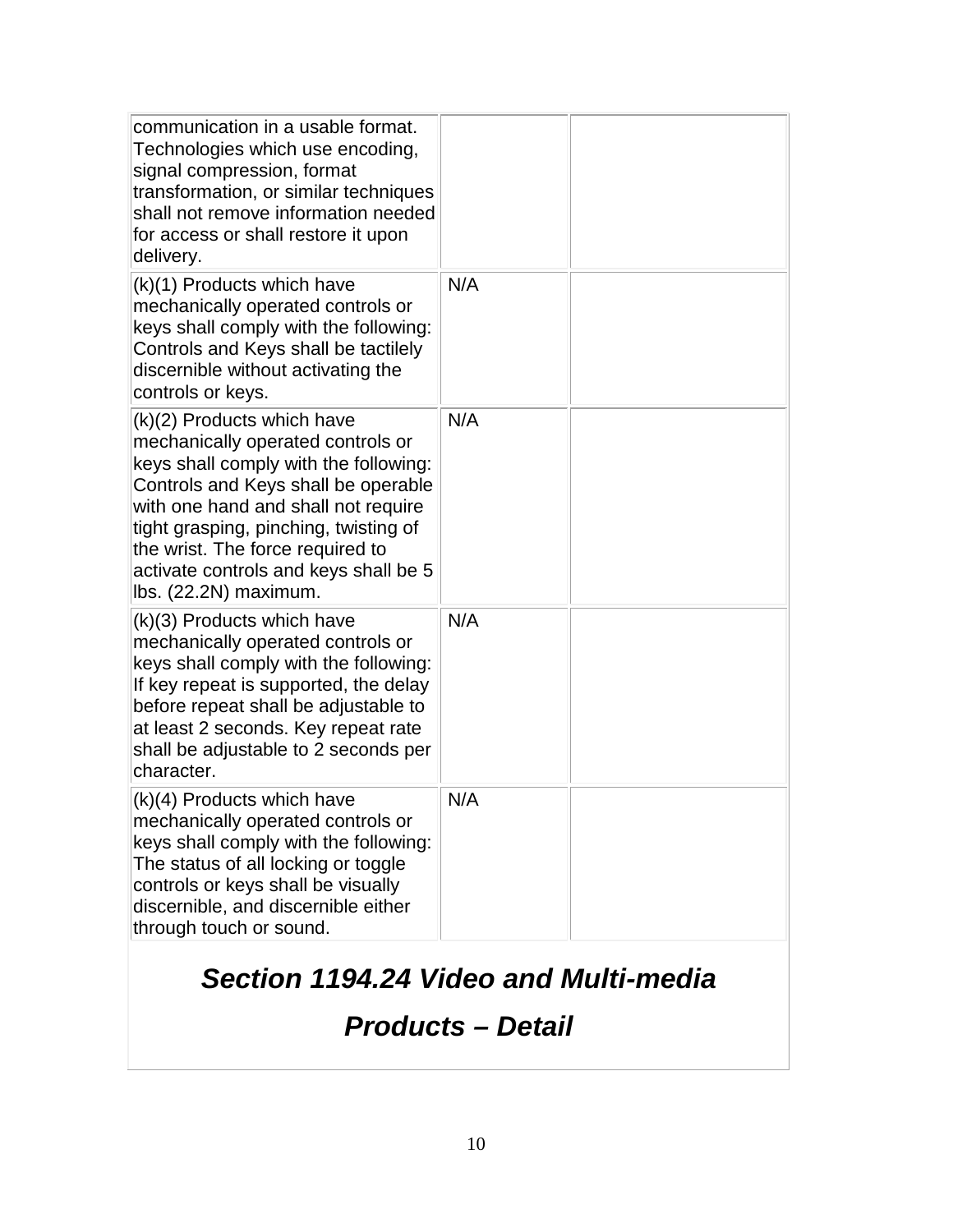### **VPAT™**

| <b>Criteria</b>                                                                                                                                                                                                                                                                                                                                                                                                                                                                                                                                                                                                                                                                                                                                                                                                                                                                                                                                                     | <b>Supporting</b><br><b>Features</b> | <b>Remarks and</b><br>explanations |
|---------------------------------------------------------------------------------------------------------------------------------------------------------------------------------------------------------------------------------------------------------------------------------------------------------------------------------------------------------------------------------------------------------------------------------------------------------------------------------------------------------------------------------------------------------------------------------------------------------------------------------------------------------------------------------------------------------------------------------------------------------------------------------------------------------------------------------------------------------------------------------------------------------------------------------------------------------------------|--------------------------------------|------------------------------------|
| a) All analog television displays 13<br>inches and larger, and computer<br>equipment that includes analog<br>television receiver or display<br>circuitry, shall be equipped with<br>caption decoder circuitry which<br>appropriately receives, decodes,<br>and displays closed captions from<br>broadcast, cable, videotape, and<br>DVD signals. As soon as<br>practicable, but not later than July<br>1, 2002, widescreen digital<br>television (DTV) displays<br>measuring at least 7.8 inches<br>vertically, DTV sets with<br>conventional displays measuring at<br>least 13 inches vertically, and<br>stand-alone DTV tuners, whether or<br>not they are marketed with display<br>screens, and computer equipment<br>that includes DTV receiver or<br>display circuitry, shall be equipped<br>with caption decoder circuitry which<br>appropriately receives, decodes,<br>and displays closed captions from<br>broadcast, cable, videotape, and<br>DVD signals. | N/A                                  |                                    |
| (b) Television tuners, including<br>tuner cards for use in computers,<br>shall be equipped with secondary<br>audio program playback circuitry.                                                                                                                                                                                                                                                                                                                                                                                                                                                                                                                                                                                                                                                                                                                                                                                                                      | N/A                                  |                                    |
| (c) All training and informational<br>video and multimedia productions<br>which support the agency's<br>mission, regardless of format, that<br>contain speech or other audio<br>information necessary for the                                                                                                                                                                                                                                                                                                                                                                                                                                                                                                                                                                                                                                                                                                                                                       | N/A                                  |                                    |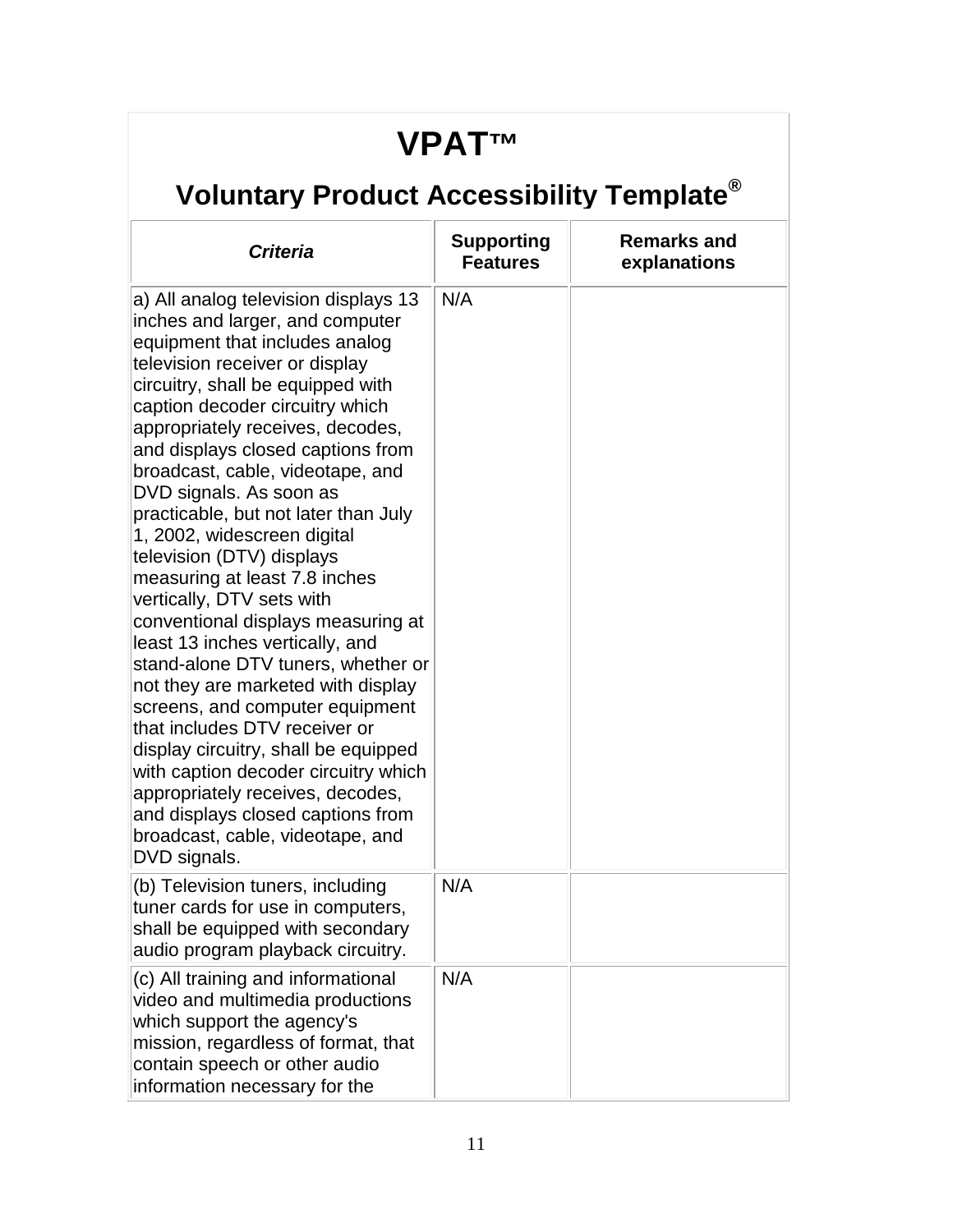| comprehension of the content, shall<br>be open or closed captioned.                                                                                                                                                                                          |     |  |
|--------------------------------------------------------------------------------------------------------------------------------------------------------------------------------------------------------------------------------------------------------------|-----|--|
| (d) All training and informational<br>video and multimedia productions<br>which support the agency's<br>mission, regardless of format, that<br>contain visual information<br>necessary for the comprehension<br>of the content, shall be audio<br>described. | N/A |  |
| $(e)$ Display or presentation of<br>alternate text presentation or audio<br>descriptions shall be user-<br>selectable unless permanent.                                                                                                                      | N/A |  |

#### *Section 1194.25 Self-Contained, Closed Products – Detail*

#### **VPAT™**

| <b>Criteria</b>                                                                                                                                                                                                                              | <b>Supporting</b><br><b>Features</b> | <b>Remarks and</b><br>explanations |
|----------------------------------------------------------------------------------------------------------------------------------------------------------------------------------------------------------------------------------------------|--------------------------------------|------------------------------------|
| (a) Self contained products shall be<br>usable by people with disabilities<br>without requiring an end-user to<br>attach Assistive Technology to the<br>product. Personal headsets for<br>private listening are not Assistive<br>Technology. | N/A                                  |                                    |
| (b) When a timed response is<br>required, the user shall be alerted<br>and given sufficient time to indicate<br>more time is required.                                                                                                       | N/A                                  |                                    |
| (c) Where a product utilizes<br>touchscreens or contact-sensitive<br>controls, an input method shall be<br>provided that complies with<br>§1194.23 (k) (1) through (4).                                                                      | N/A                                  |                                    |
| (d) When biometric forms of user<br>identification or control are used, an                                                                                                                                                                   | N/A                                  |                                    |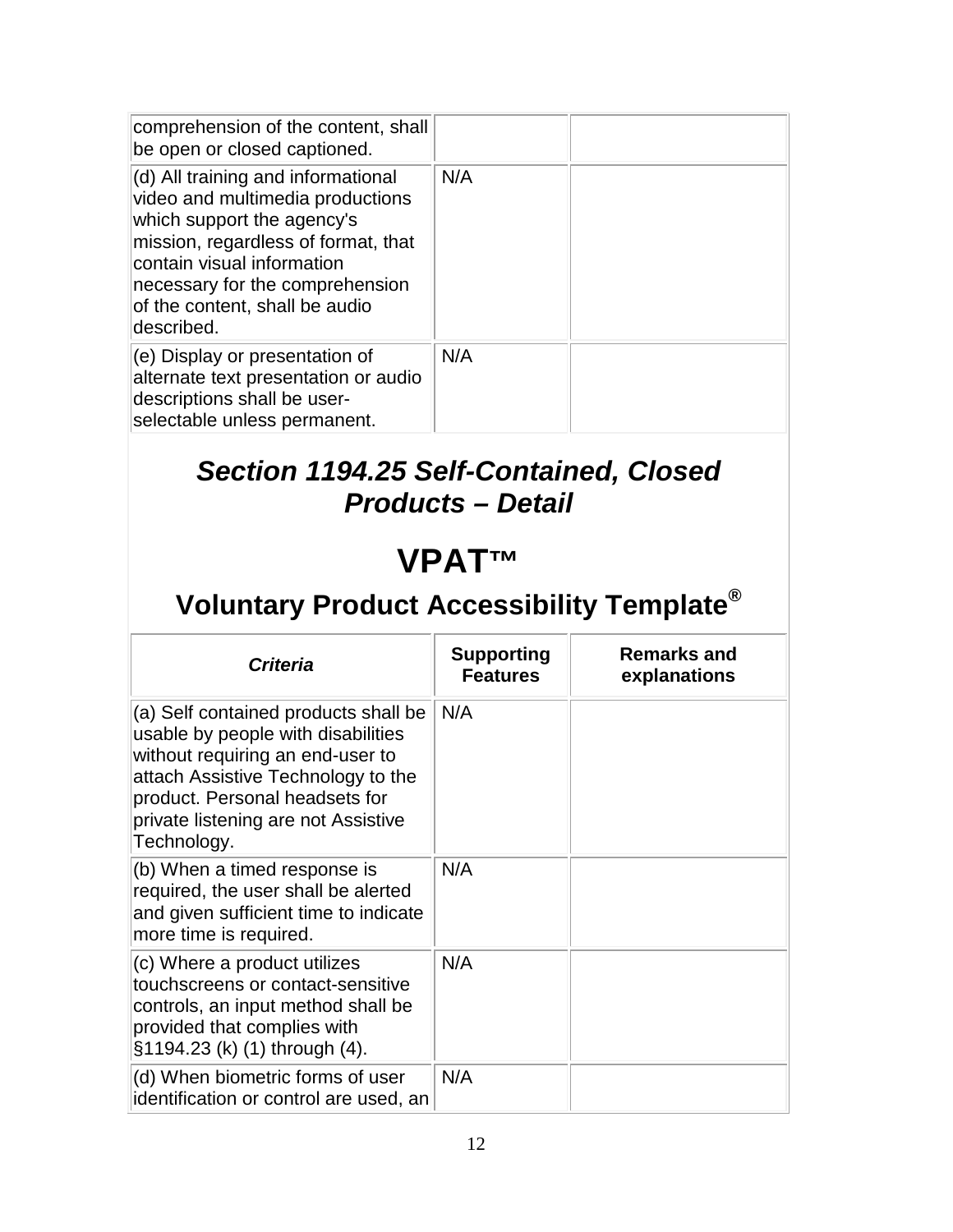| alternative form of identification or<br>activation, which does not require<br>the user to possess particular<br>biological characteristics, shall also<br>be provided.                                                                                                                                                                                                                                                                                      |     |  |
|--------------------------------------------------------------------------------------------------------------------------------------------------------------------------------------------------------------------------------------------------------------------------------------------------------------------------------------------------------------------------------------------------------------------------------------------------------------|-----|--|
| (e) When products provide auditory<br>output, the audio signal shall be<br>provided at a standard signal level<br>through an industry standard<br>connector that will allow for private<br>listening. The product must provide<br>the ability to interrupt, pause, and<br>restart the audio at anytime.                                                                                                                                                      | N/A |  |
| (f) When products deliver voice<br>output in a public area, incremental<br>volume control shall be provided<br>with output amplification up to a<br>level of at least 65 dB. Where the<br>ambient noise level of the<br>environment is above 45 dB, a<br>volume gain of at least 20 dB<br>above the ambient level shall be<br>user selectable. A function shall be<br>provided to automatically reset the<br>volume to the default level after<br>every use. | N/A |  |
| (g) Color coding shall not be used<br>as the only means of conveying<br>information, indicating an action,<br>prompting a response, or<br>distinguishing a visual element.                                                                                                                                                                                                                                                                                   | N/A |  |
| (h) When a product permits a user<br>to adjust color and contrast<br>settings, a range of color selections<br>capable of producing a variety of<br>contrast levels shall be provided.                                                                                                                                                                                                                                                                        | N/A |  |
| (i) Products shall be designed to<br>avoid causing the screen to flicker<br>with a frequency greater than 2 Hz<br>and lower than 55 Hz.                                                                                                                                                                                                                                                                                                                      | N/A |  |
| (j) (1) Products which are<br>freestanding, non-portable, and<br>intended to be used in one location<br>and which have operable controls                                                                                                                                                                                                                                                                                                                     | N/A |  |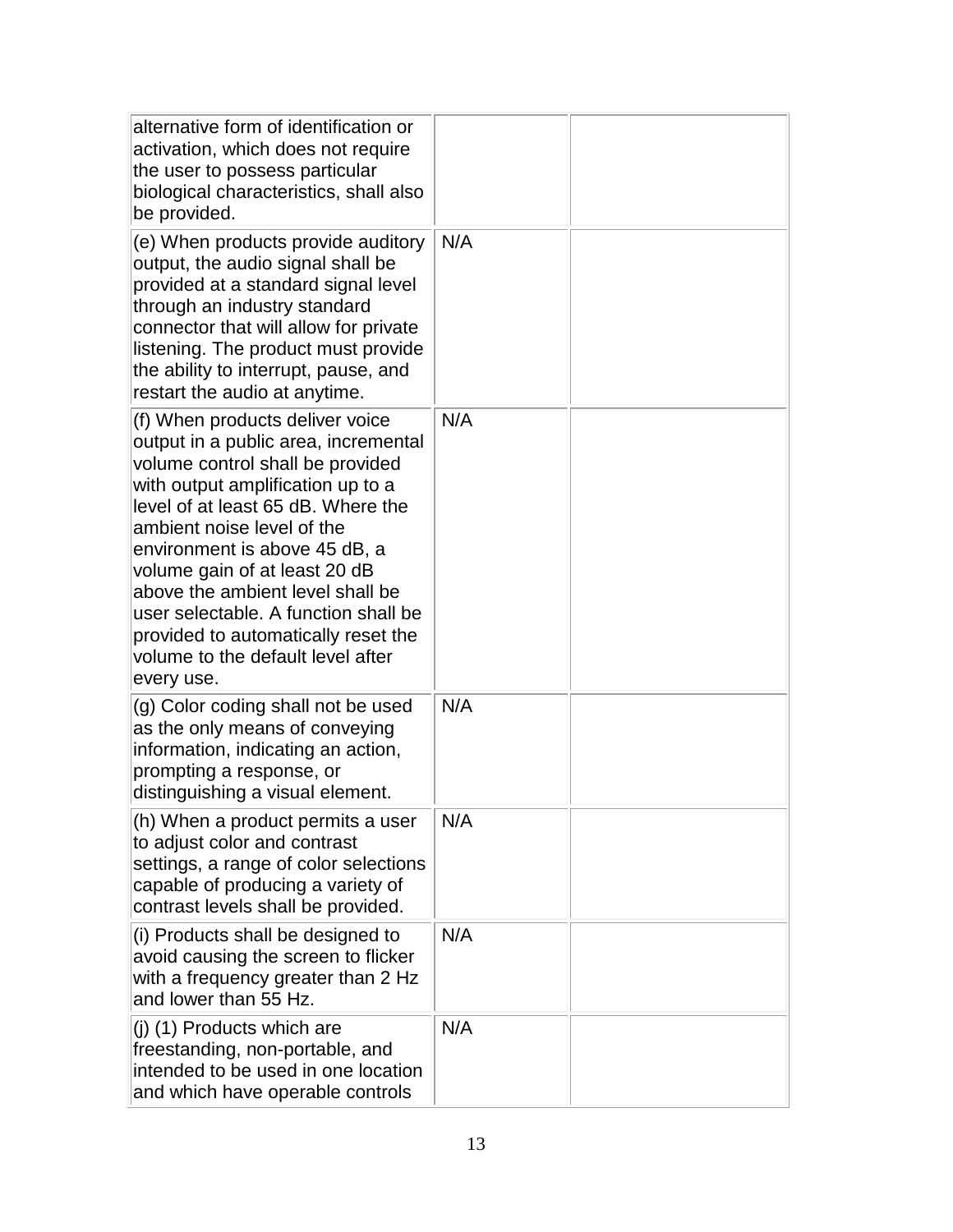| shall comply with the following: The<br>position of any operable control<br>shall be determined with respect to<br>a vertical plane, which is 48 inches<br>in length, centered on the operable<br>control, and at the maximum<br>protrusion of the product within the<br>48 inch length on products which<br>are freestanding, non-portable, and<br>intended to be used in one location<br>and which have operable controls. |     |  |
|------------------------------------------------------------------------------------------------------------------------------------------------------------------------------------------------------------------------------------------------------------------------------------------------------------------------------------------------------------------------------------------------------------------------------|-----|--|
| $(j)(2)$ Products which are<br>freestanding, non-portable, and<br>intended to be used in one location<br>and which have operable controls<br>shall comply with the following:<br>Where any operable control is 10<br>inches or less behind the reference<br>plane, the height shall be 54 inches<br>maximum and 15 inches minimum<br>above the floor.                                                                        | N/A |  |
| $(j)(3)$ Products which are<br>freestanding, non-portable, and<br>intended to be used in one location<br>and which have operable controls<br>shall comply with the following:<br>Where any operable control is more<br>than 10 inches and not more than<br>24 inches behind the reference<br>plane, the height shall be 46 inches<br>maximum and 15 inches minimum<br>above the floor.                                       | N/A |  |
| $(j)(4)$ Products which are<br>freestanding, non-portable, and<br>intended to be used in one location<br>and which have operable controls<br>shall comply with the following:<br>Operable controls shall not be more<br>than 24 inches behind the<br>reference plane.                                                                                                                                                        | N/A |  |

### *Section 1194.26 Desktop and Portable*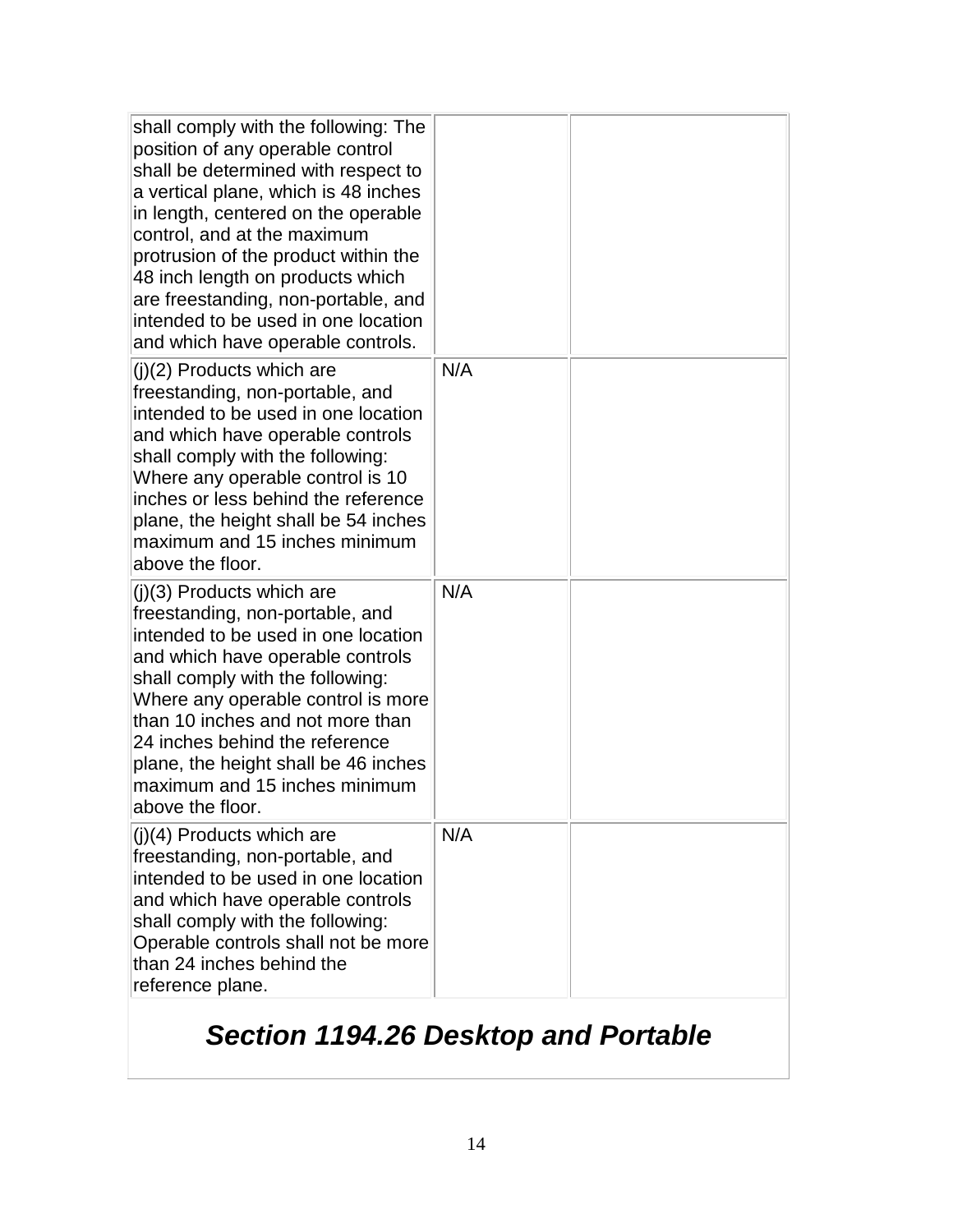#### *Computers – Detail*

#### **VPAT™**

### **Voluntary Product Accessibility Template®**

| <b>Criteria</b>                                                                                                                                                                                                                                       | <b>Supporting</b><br><b>Features</b> | <b>Remarks and</b><br>explanations |
|-------------------------------------------------------------------------------------------------------------------------------------------------------------------------------------------------------------------------------------------------------|--------------------------------------|------------------------------------|
| (a) All mechanically operated<br>controls and keys shall comply with<br>§1194.23 (k) (1) through (4).                                                                                                                                                 | N/A                                  |                                    |
| (b) If a product utilizes<br>touchscreens or touch-operated<br>controls, an input method shall be<br>provided that complies with<br>§1194.23 (k) (1) through (4).                                                                                     | N/A                                  |                                    |
| (c) When biometric forms of user<br>identification or control are used, an<br>alternative form of identification or<br>activation, which does not require<br>the user to possess particular<br>biological characteristics, shall also<br>be provided. | N/A                                  |                                    |
| (d) Where provided, at least one of<br>each type of expansion slots, ports<br>and connectors shall comply with<br>publicly available industry<br>standards                                                                                            | N/A                                  |                                    |

#### *Section 1194.31 Functional Performance*

#### *Criteria – Detail*

### **VPAT™**

| <b>Criteria</b>                                                                       | <b>Supporting</b><br><b>Features</b> | <b>Remarks and</b><br>explanations                                     |
|---------------------------------------------------------------------------------------|--------------------------------------|------------------------------------------------------------------------|
| $\parallel$ (a) At least one mode of operation<br>and information retrieval that does |                                      | Supports when ArcGIS for Desktop<br>combined with software may be used |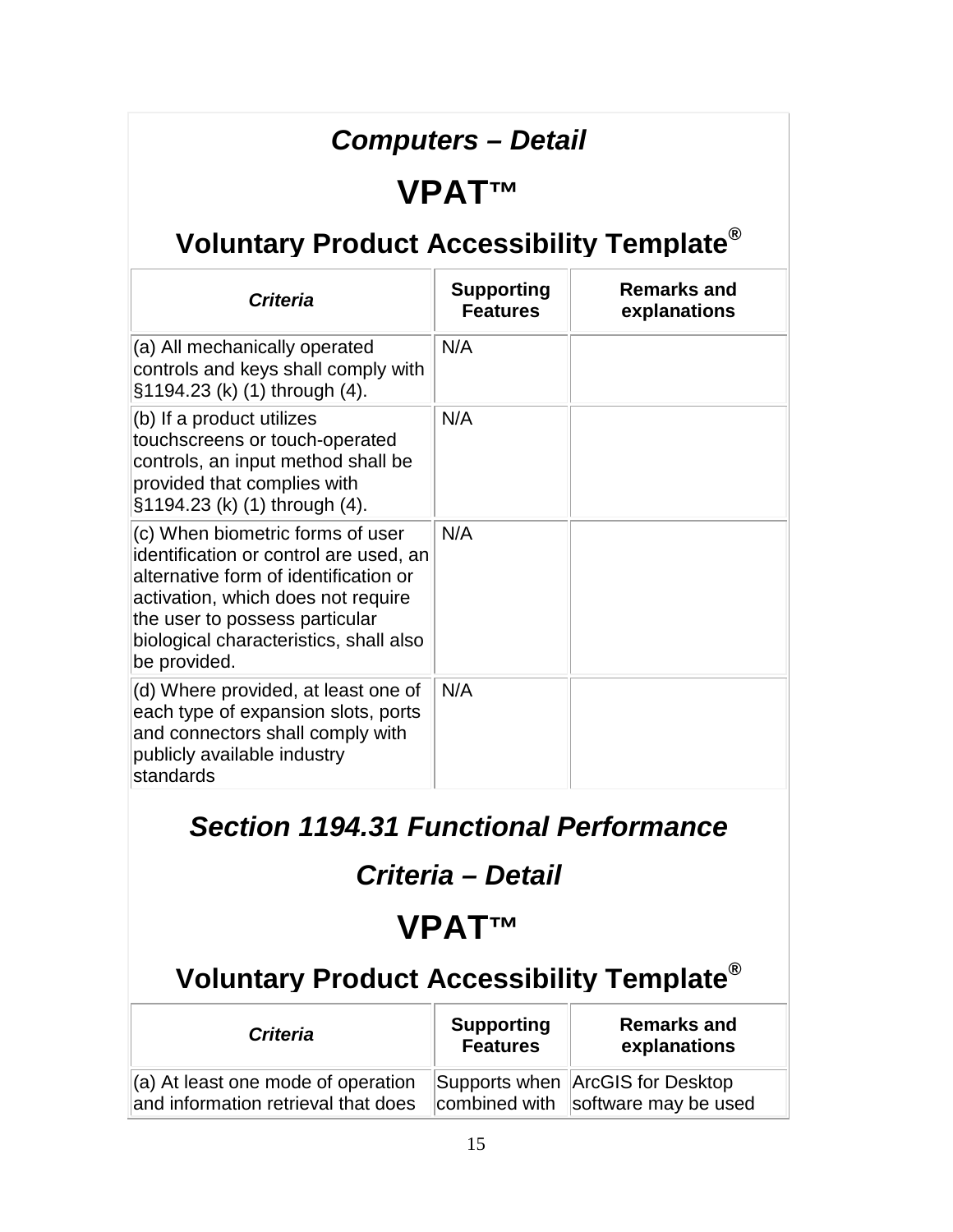| not require user vision shall be<br>provided, or support for Assistive<br>Technology used by people who<br>are blind or visually impaired shall<br>be provided.                                                                                                                                                                     | compatible<br><b>Assistive</b><br>Technology<br>(AT)                                   | with Assistive<br>Technology, however,<br>some aspects of a map<br>are inherently visual /<br>graphical and cannot be<br>adequately represented<br>lin AT.                                                     |
|-------------------------------------------------------------------------------------------------------------------------------------------------------------------------------------------------------------------------------------------------------------------------------------------------------------------------------------|----------------------------------------------------------------------------------------|----------------------------------------------------------------------------------------------------------------------------------------------------------------------------------------------------------------|
| (b) At least one mode of operation<br>and information retrieval that does<br>not require visual acuity greater<br>than 20/70 shall be provided in<br>audio and enlarged print output<br>working together or independently,<br>or support for Assistive Technology<br>used by people who are visually<br>impaired shall be provided. | Supports when<br>combined with<br>compatible<br><b>Assistive</b><br>Technology<br>(AT) | <b>ArcGIS for Desktop</b><br>software may be used<br>with Assistive<br>Technology, however,<br>some aspects of a map<br>are inherently visual /<br>graphical and cannot be<br>adequately represented<br>in AT. |
| (c) At least one mode of operation<br>and information retrieval that does<br>not require user hearing shall be<br>provided, or support for Assistive<br>Technology used by people who<br>are deaf or hard of hearing shall be<br>provided                                                                                           | <b>Supports</b>                                                                        | There is no reliance on<br>hearing to operate.                                                                                                                                                                 |
| (d) Where audio information is<br>important for the use of a product,<br>at least one mode of operation and<br>information retrieval shall be<br>provided in an enhanced auditory<br>fashion, or support for assistive<br>hearing devices shall be provided.                                                                        | N/A                                                                                    | There is no reliance on<br>hearing to operate.                                                                                                                                                                 |
| (e) At least one mode of operation<br>and information retrieval that does<br>not require user speech shall be<br>provided, or support for Assistive<br>Technology used by people with<br>disabilities shall be provided.                                                                                                            | <b>Supports</b>                                                                        | There is no reliance on<br>speech to operate.                                                                                                                                                                  |
| (f) At least one mode of operation<br>and information retrieval that does<br>not require fine motor control or<br>simultaneous actions and that is<br>operable with limited reach and<br>strength shall be provided.                                                                                                                | <b>Supports</b>                                                                        | Operation and<br>information retrieval is<br>dependent on operating<br>system settings and<br>configurations. The<br>software supports<br>operating systems and<br>configurations designed                     |